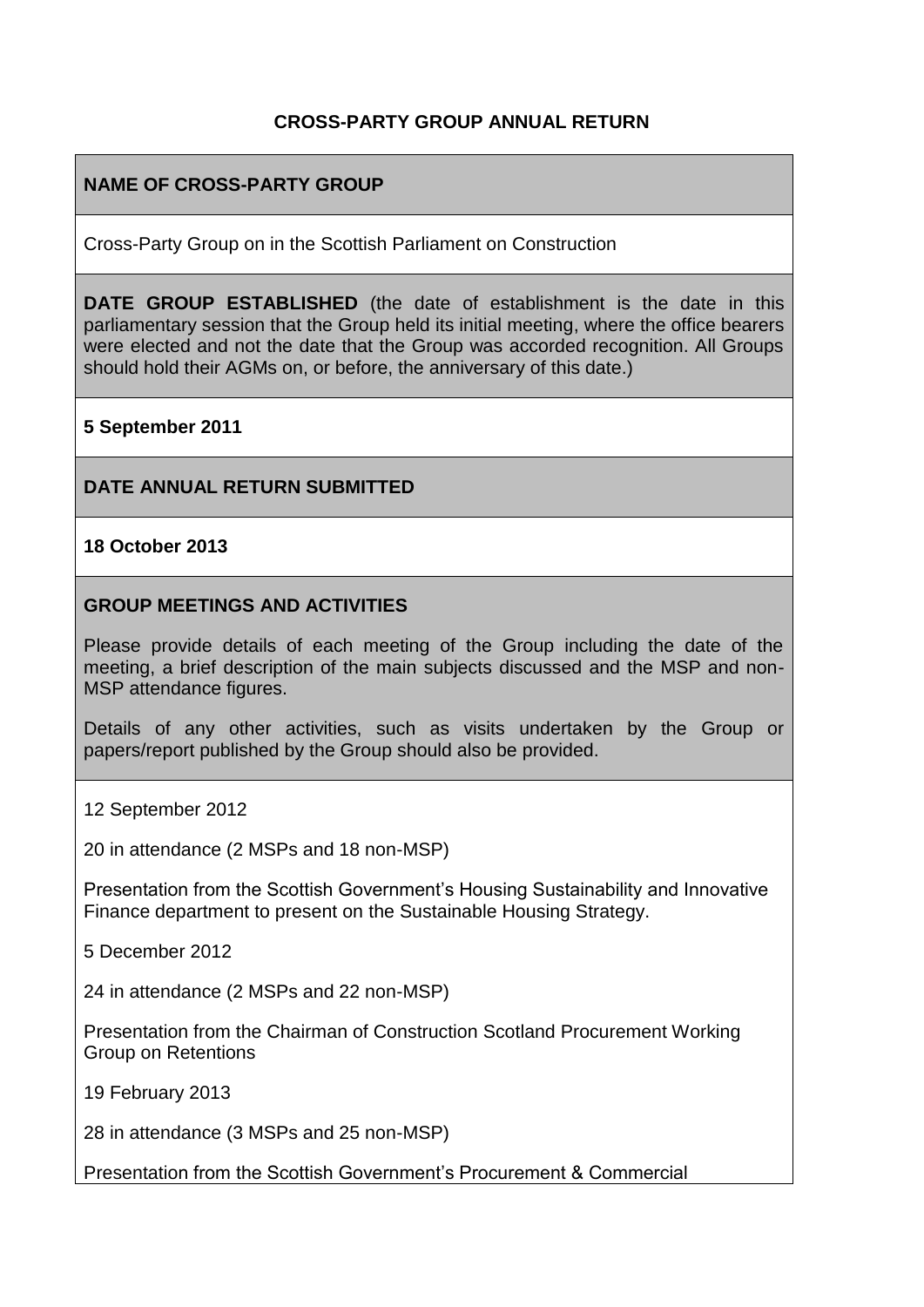Directorate on Solving the Prequalification Problem – Update on the Use of the sPQQ

5 June 2013

23 in attendance (3 MSP and 20 non-MSP)

Presentation from Historic Scotland on the National Conservation Centre in Stirling

Sustainable Housing Strategy

# **MSP MEMBERS OF THE GROUP**

Please provide names of all MSP members of the Group. Note that only names need to be provided, no party designation or other information is required.

Nigel Don

Alexander Johnstone

Margaret McCulloch

Christina McKelvie

Elaine Murray

Lewis Macdonald

Mike MacKenzie

Tavish Scott

# **NON-MSP MEMBERS OF THE GROUP**

For organisational members please provide only the name of the organisation, it is not necessary to provide the name(s) of individuals who may represent the organisation at meetings of the Group.

| <b>Individuals</b> |                                                           |
|--------------------|-----------------------------------------------------------|
| Organisations      | Unite the Union                                           |
|                    | <b>Colleges Scotland</b>                                  |
|                    | <b>Civil Engineering Contractors Association Scotland</b> |
|                    | <b>Chartered Institute of Building</b>                    |
|                    | <b>CITB</b>                                               |
|                    | Construction Licensing Executive (2002) Ltd.              |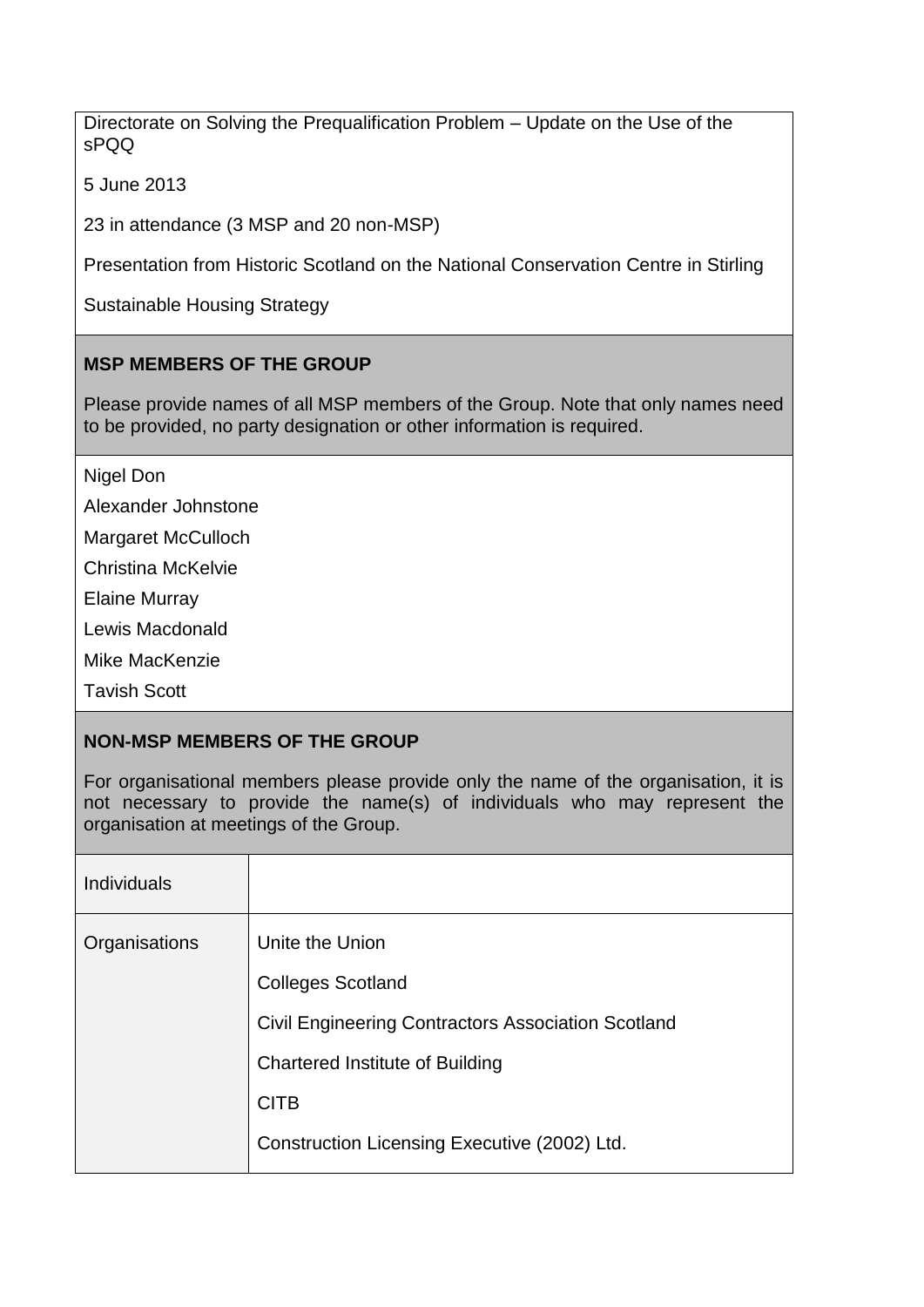| <b>Engineering Construction Industry Training Board</b>      |
|--------------------------------------------------------------|
| Forth Valley College of Further & Higher Education           |
| <b>Federation of Master Builders</b>                         |
| <b>Building Engineering Services Association</b>             |
| <b>Homes for Scotland</b>                                    |
| Institution of Civil Engineers                               |
| <b>Association of Building Engineers Scotland</b>            |
| <b>Institution of Structural Engineers</b>                   |
| Larach Alliance                                              |
| <b>National House Building Council Scotland</b>              |
| <b>National Specialist Contractors Council</b>               |
| <b>Pro Skills</b>                                            |
| <b>Mineral Products Association Scotland</b>                 |
| Royal Incorporation of Architects in Scotland                |
| Royal Institute of Chartered Surveyors                       |
| <b>Scottish Building Federation</b>                          |
| <b>Scottish Building Contract Committee</b>                  |
| <b>Scottish Enterprise</b>                                   |
| Scottish and Northern Ireland Plumbing Employers' Federation |
| <b>SELECT</b>                                                |
| <b>UCATT</b>                                                 |
| <b>Builders Merchants Federation Scottish Region</b>         |
| Association for Consultancy and Engineering                  |
| SummitSkills Ltd.                                            |
| <b>Skills Development Scotland</b>                           |
| The Association for Project Safety                           |
| <b>Fife Construction Forum</b>                               |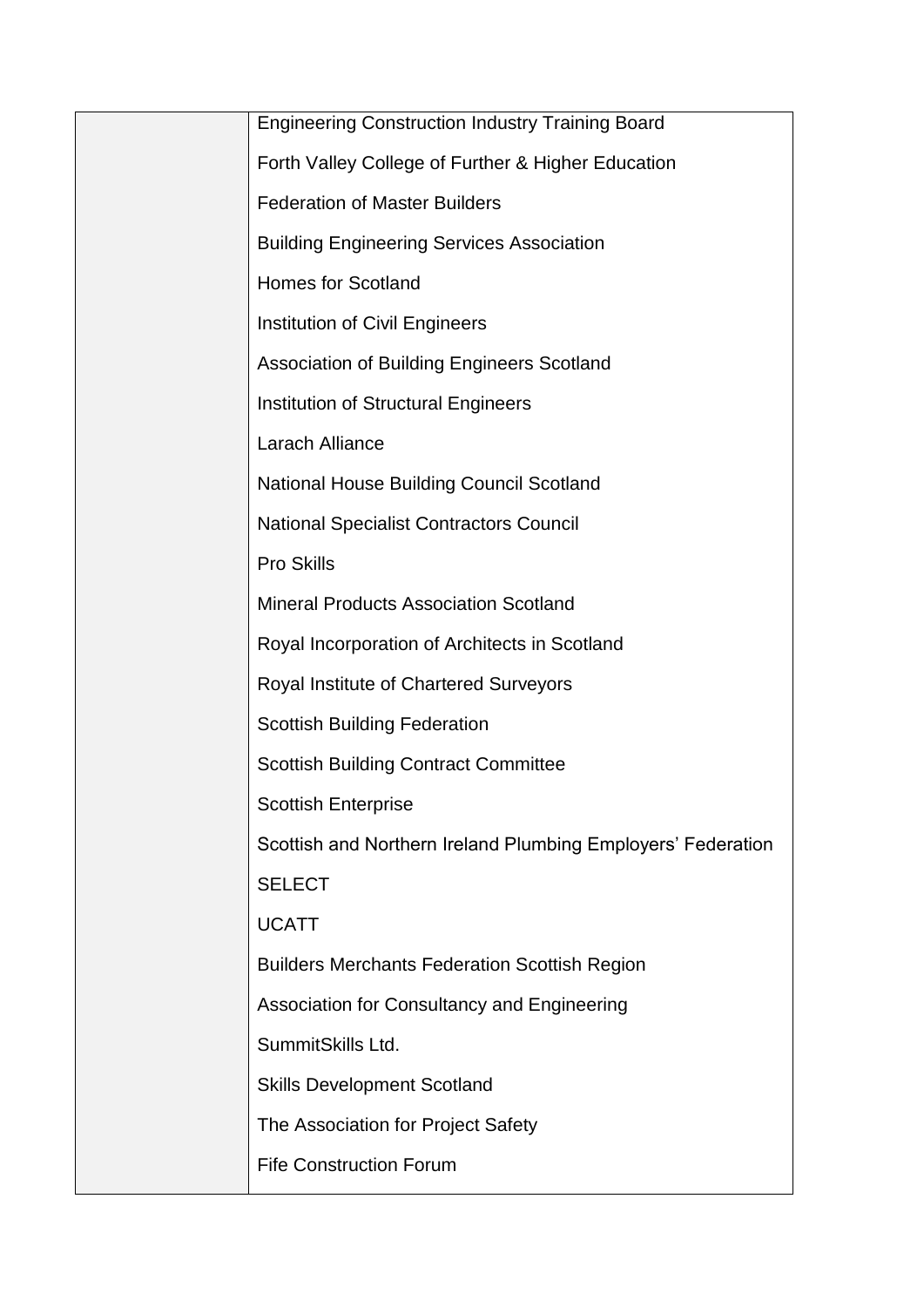| <b>Glass and Glazing Federation</b>              |
|--------------------------------------------------|
| Federation of Plastering and Drywall Contractors |
| <b>Considerate Contractors Scheme</b>            |

#### **GROUP OFFICE BEARERS**

Please provide names for all office bearers. The minimum requirement is that two of the office bearers are MSPs and one of these is Convener – beyond this it is a matter for the Group to decide upon the office bearers it wishes to have. It is permissible to have more than one individual elected to each office, for example, coconveners or multiple deputy conveners.

| Convener               | Nigel Don MSP                                                           |
|------------------------|-------------------------------------------------------------------------|
| <b>Deputy Convener</b> | Alexander Johnston MSP<br>Margaret McCulloch MSP<br>John Sheridan (MPA) |
| Secretary              | John McKinney (NSCC)                                                    |
| <b>Treasurer</b>       | Alan Watt (CECAS)                                                       |

# **FINANCIAL BENEFITS OR OTHER BENEFITS RECEIVED BY THE GROUP**

Please provide details of any financial or material benefit(s) received from a single source in a calendar year which has a value, either singly or cumulatively, of more than £500. This includes donations, gifts, hospitality or visits and material assistance such as secretariat support.

Details of material support should include the name of the individual providing support, the value of this support over the year, an estimate of the time spent providing this support and the name of the organisation that this individual is employed by / affiliated to in providing this support.

Groups should provide details of the date on which the benefit was received, the value of the benefit and a brief description of the benefit.

# **SUBSCRIPTION CHARGED BY THE GROUP**